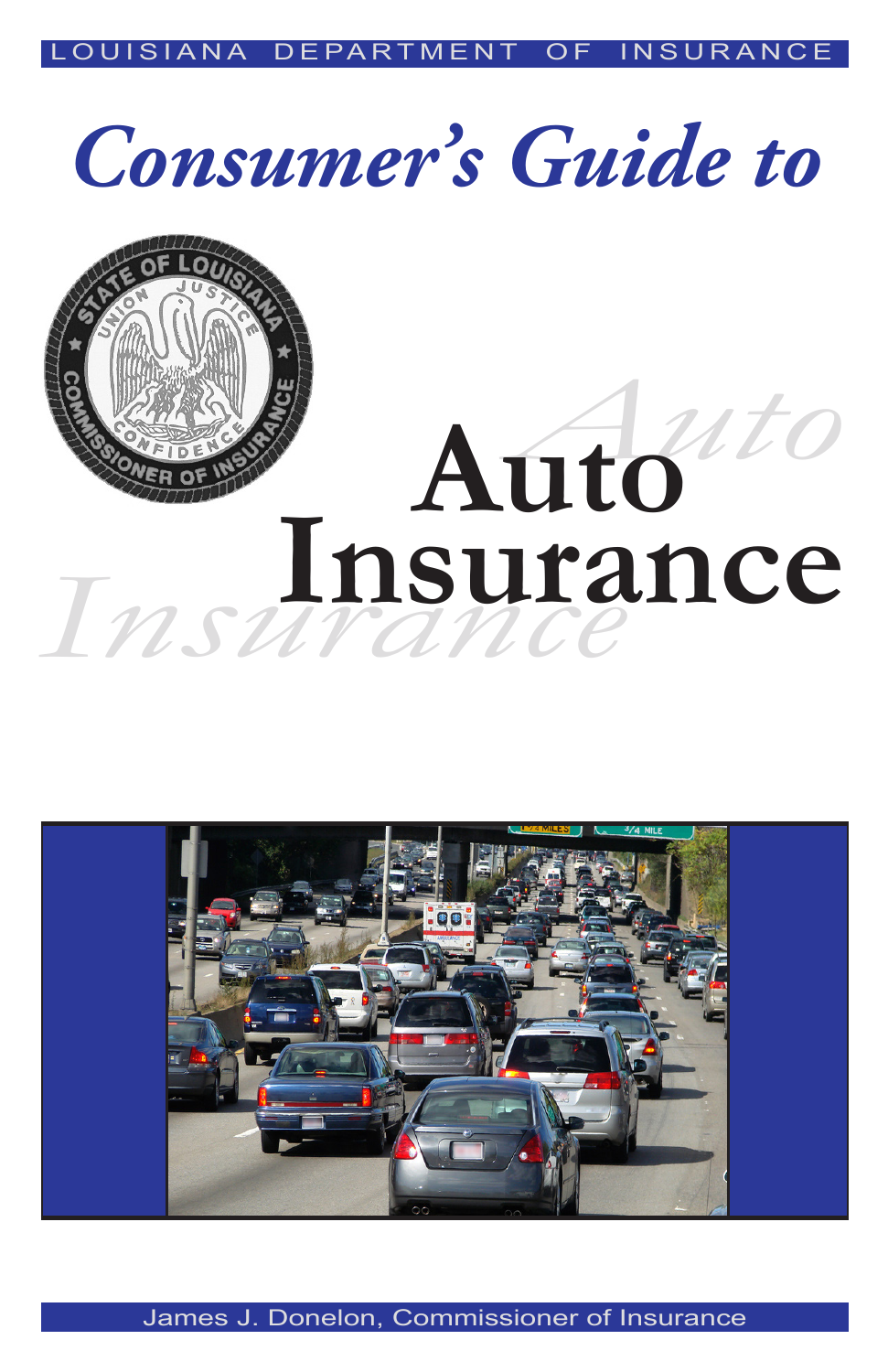

## **A message from Commissioner of Insurance Jim Donelon**

Some of us spend up to a quarter of our income each year on insurance. Yet many do not take the same care when buying insurance that we take with buying the cars we are insuring. Many of us tend to judge insurance by the cost of the premium, calling five or six producers and picking the cheapest policy.

We would never dream of calling an automobile dealership, asking for the price of the cheapest car, and then choosing the car sight unseen just because it cost the least. The same should be true for our auto insurance.

No matter how low the premium might be, an inexpensive policy does you absolutely no good if the insurance company cannot cover your claim when your car has been involved in an accident.

Whatever your insurance needs, you should choose a company that is financially sound, has a history of providing good service, and charges a fair rate. This guide will help you find the auto insurance company that is right for you.

This public document is produced by the Louisiana Department of Insurance and is available online.

Updated: May 2016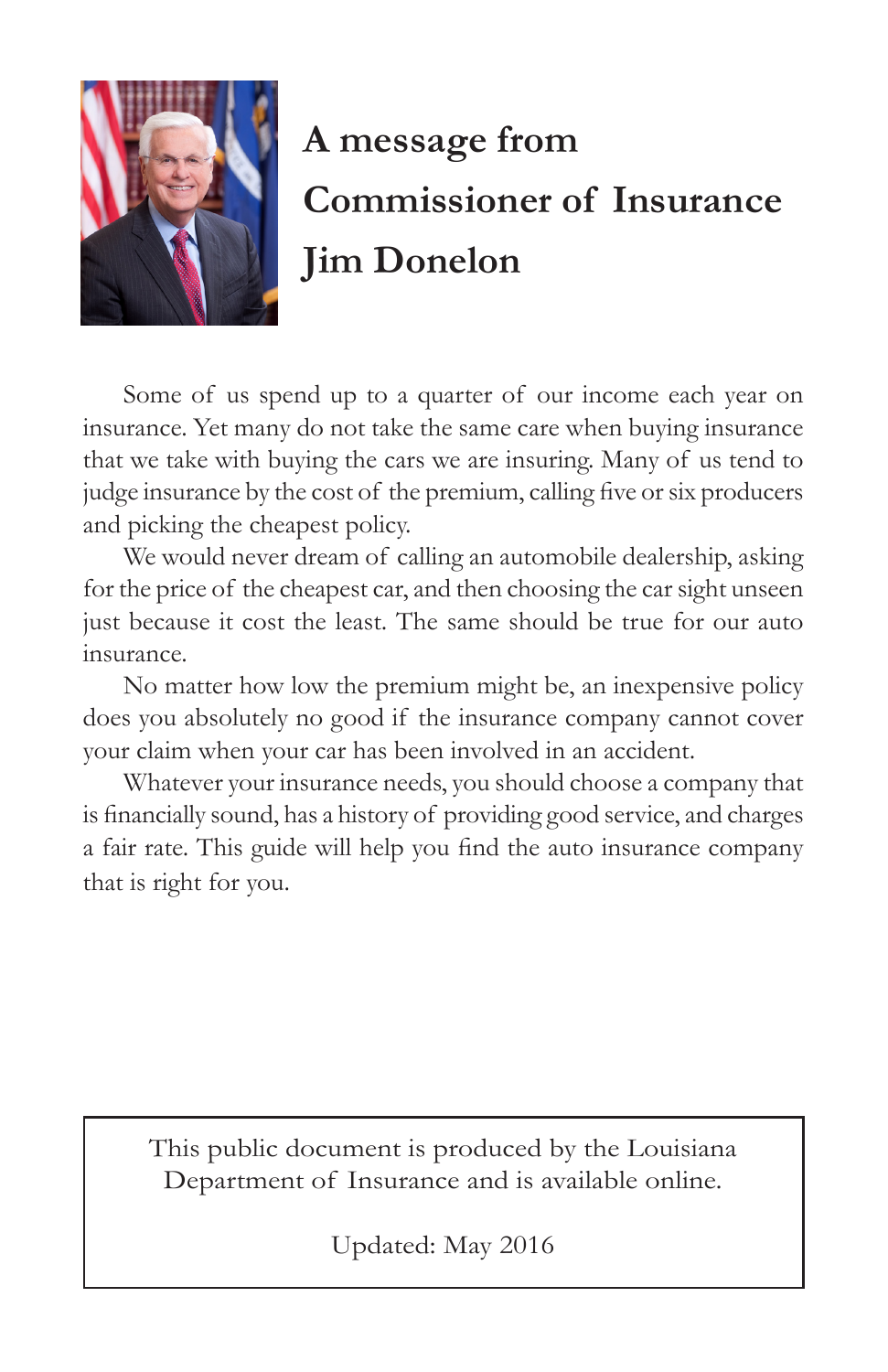# **What's Inside**

| What do I do first?                                   | 2              |
|-------------------------------------------------------|----------------|
| Insurance buying tips                                 |                |
| From our consumer hotline                             | $\overline{3}$ |
|                                                       |                |
| Liability coverage                                    |                |
|                                                       |                |
| Medical payments coverage                             |                |
| Uninsured/Underinsured motorist coverage              |                |
| Uninsured/Underinsured motorist property coverage     |                |
| Towing and labor coverage                             |                |
| Comprehensive coverage                                |                |
| Collision coverage                                    |                |
| Louisiana Automobile Insurance Plan                   |                |
| Rental reimbursement                                  |                |
|                                                       |                |
|                                                       |                |
|                                                       |                |
|                                                       |                |
| What kinds of discounts can I get? _________________9 |                |
| What if I am involved in an accident? ____________ 10 |                |
|                                                       |                |
| Auto insurance shopping worksheets ___________ 12     |                |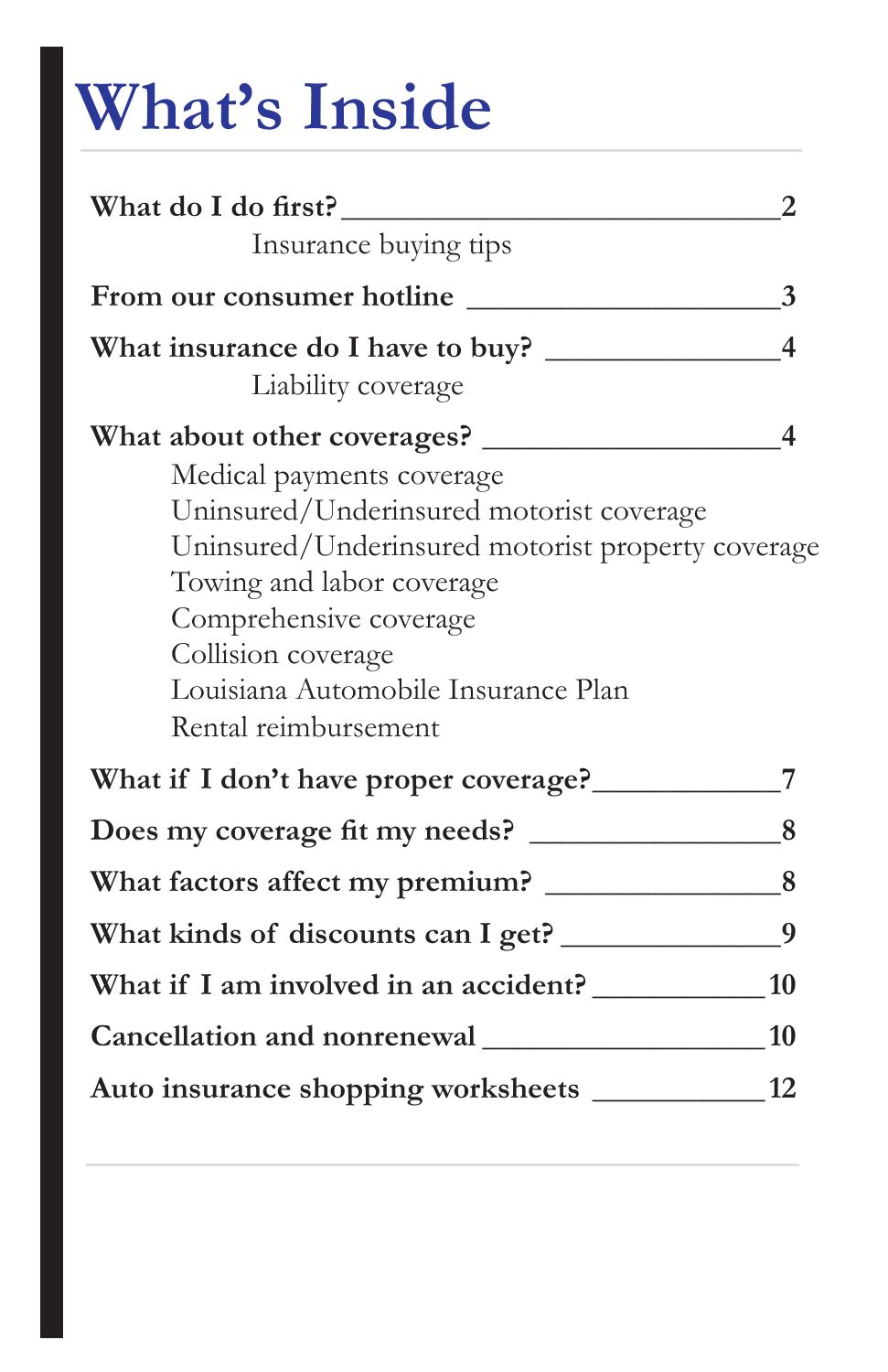# **inding auto insurance that meets your** needs does not have to be difficult.

## **What do I do first?**

**Shop around** for the policy that is right for you. ٠

**Do not buy** the first policy you hear about.

**Get quotes** from several companies before you sign an application and pay a premium.

**Be aware** of insurance scam artists and unauthorized insurance operations.

**Buy only** from authorized insurance companies and producers. Unauthorized insurance operations are illegal and their policyholders are unprotected if the company goes broke. ٠

If you would like to check on a company, call the Louisiana Department of Insurance. See page 11 for all of the information you need to contact us. We can answer many of your questions including the following:

- **• Am I buying from a legitimate company?** Ask about a company's or producer's license status.
- **• Will the company be around to pay my claims?** Ask for the company's financial letter grade from at least one nationwide rating firm.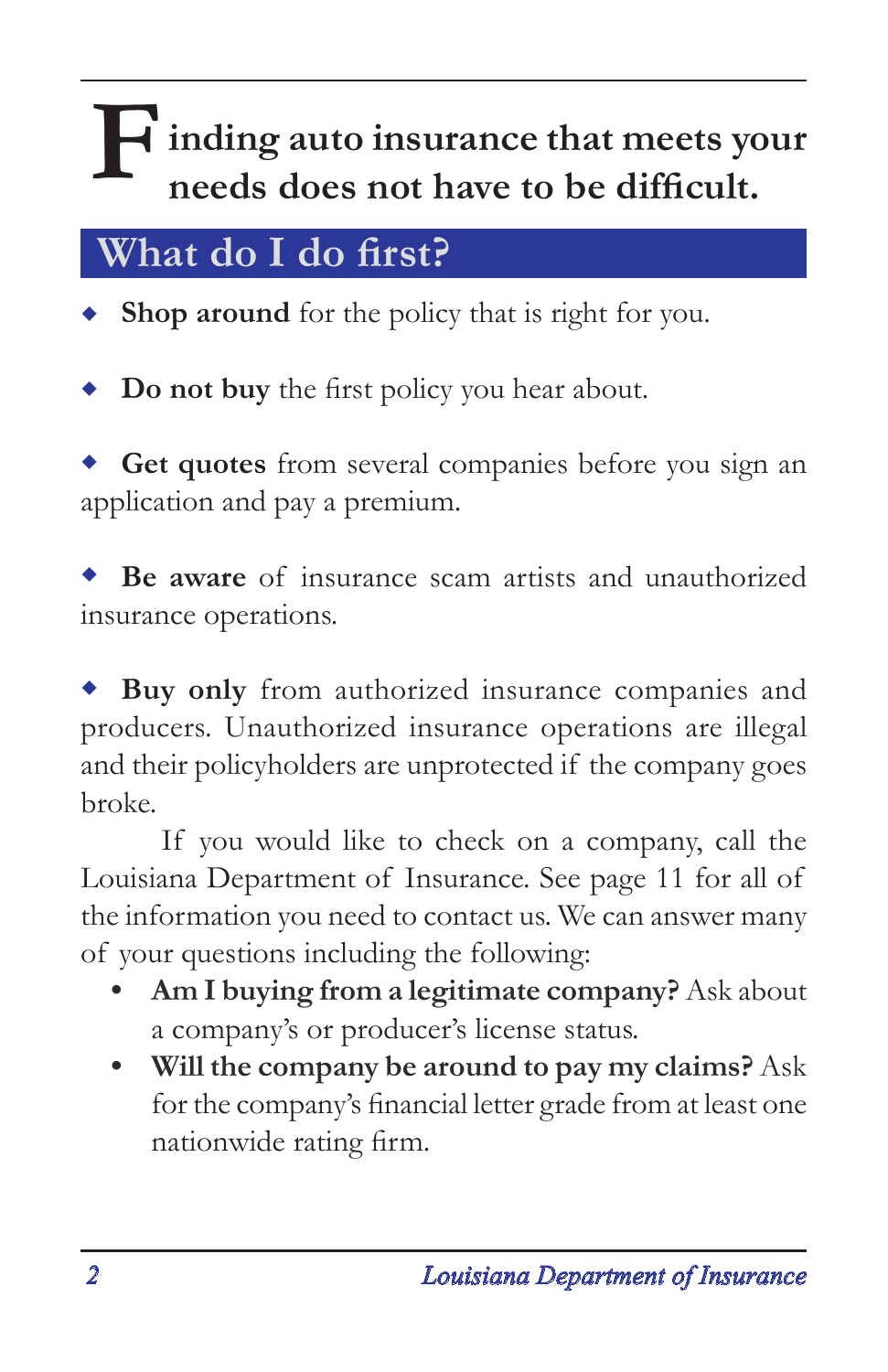**• Does the company treat policyholders fairly?** Ask about a company's and a producer's complaint history and compare it with others.

#### **From our consumer hotline:**

**Will my teenager be covered when he goes to college out of state?** If your teenager is not taking up permanent residence in that state, most companies will not require you to make any changes to your policy but ask your agent to be sure.

**Is there another way to shop around for auto insurance other than contacting every company?** You can use the Department of Insurance's online "Shop your Rates" system to compare automobile insurance rates among companies. This tool is not intended to provide an exact estimate of your cost of insurance, but rather to demonstrate the importance of shopping around for the best policy for you. Also keep in mind that various companies may have dividend and cashback plans that can result in a lower final cost than reflected in the rate guide. You can access the tool at [www.ldi.la.gov/](http://www.ldi.la.gov/shop-your-rates) [shop-your-rates](http://www.ldi.la.gov/shop-your-rates).

**If I let my friend drive my car and she has an accident, will she be covered?** As long as your friend has the owner's permission to drive the car and is a licensed driver, she is covered under the owner's policy. The exception would be a person who had been excluded from coverage under that policy.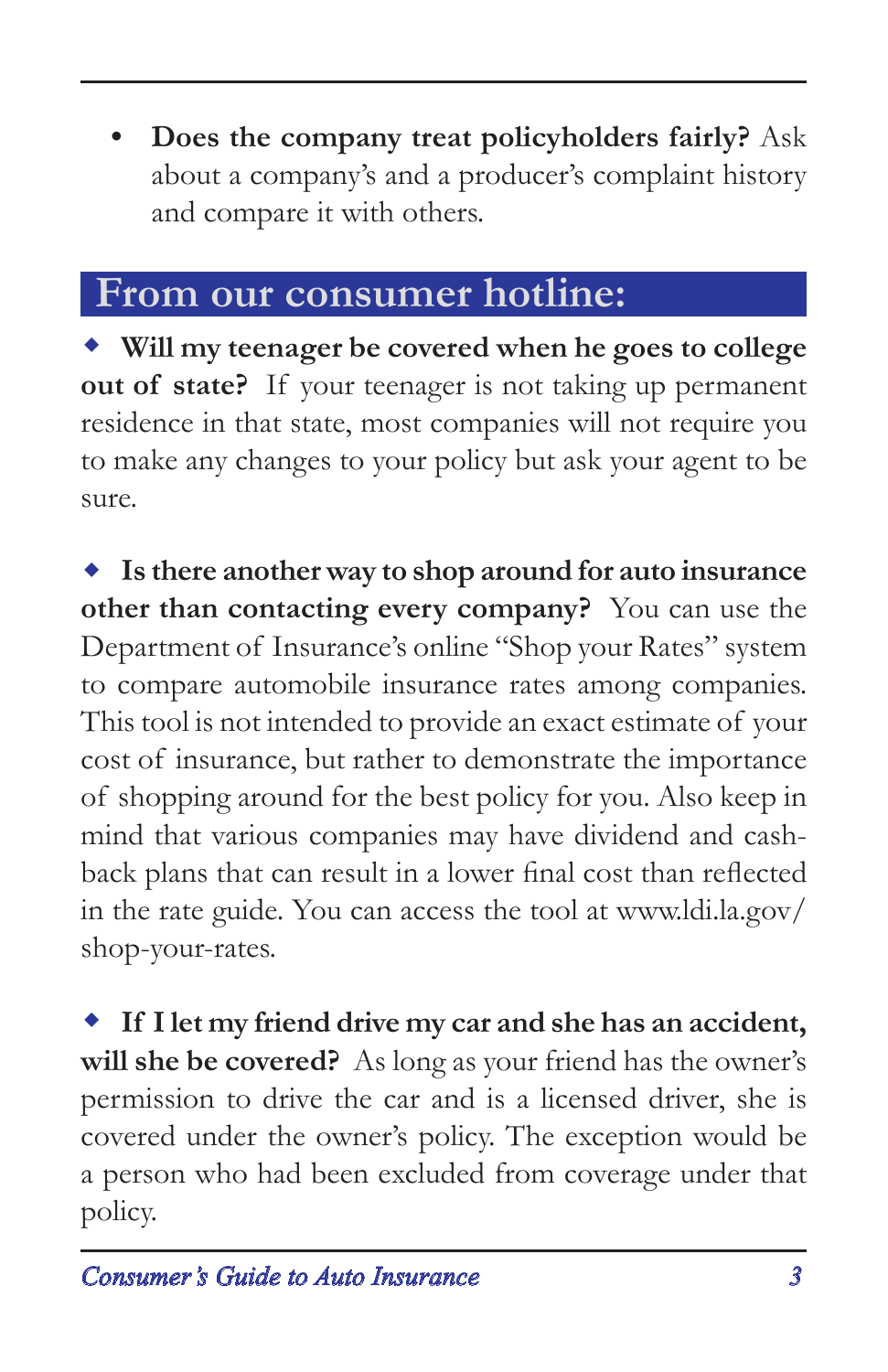## **What insurance do I have to buy?**

Under Louisiana law, you must carry **liability coverage** on any automobile you own. This coverage pays for property damages or personal injury for which you may be legally responsible, up to your policy's dollar limits. In Louisiana, each vehicle is required to have 15/30/25 liability limits. Those limits provide payments of \$15,000 for bodily injury to one person, \$30,000 for bodily injury to more than one person in a single accident, and \$25,000 coverage for damage to someone else's vehicle or other property.

**Liability insurance** covers bodily injury or property damage caused by you, your family members, and others driving your vehicle with your permission. You and your family members are also covered when driving another person's automobile including rental private passenger vehicles. Company cars and other non-owned cars regularly available to you are not covered.

## **What about other coverages?**

**Medical payments coverage** pays for medical expenses for a designated period of time following the accident, up to your policy's dollar limits and it includes funeral expenses. Payments are made regardless of who is to blame for the accident. Medical payments covers you, your family members and other passengers in your car.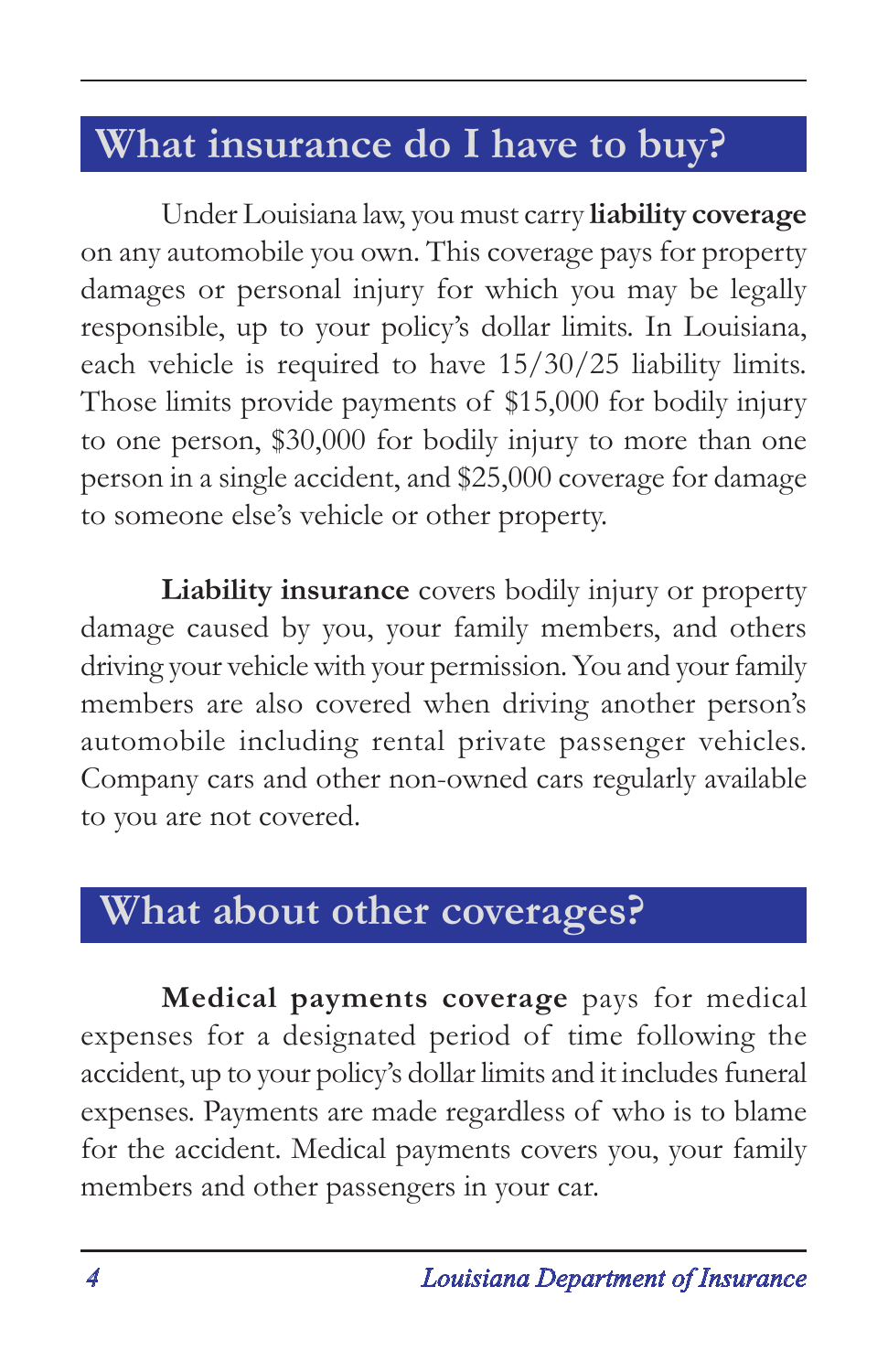**Uninsured/Underinsured Motorist coverage**  pays benefits to you if your car is hit by a driver who has no insurance or too little insurance to pay for the full amount of your injuries or property damage. If you have Uninsured/ Underinsured Motorist coverage, any bodily injury you or an occupant of your vehicle suffers due to an accident caused by another driver is covered under this policy. Hit-and-run drivers may be classified as uninsured motorists, but it helps if there is a disinterested witness to the accident.

**Uninsured/Underinsured Motorist economic-only coverage** is the same as uninsured motorist coverage except that it covers only the actual costs of injuries to you and the occupants of your vehicle. Pain and suffering are not included under this coverage.

**Uninsured/Underinsured motorist property damage coverage** provides for repairs to your vehicle if you are in an accident with an uninsured driver. A \$250 deductible applies under this coverage, and with liability coverage, your recovery is limited to \$25,000 or the actual cash value of the vehicle, whichever is less. You can purchase a higher recovery limit if you choose. If your policy includes collision insurance, this coverage is not available.

**Towing and labor coverage** pays for towing costs and labor costs when your car is disabled. Most automobile policies limit this coverage to \$25 per tow, and some companies will not write towing and labor coverage for older cars.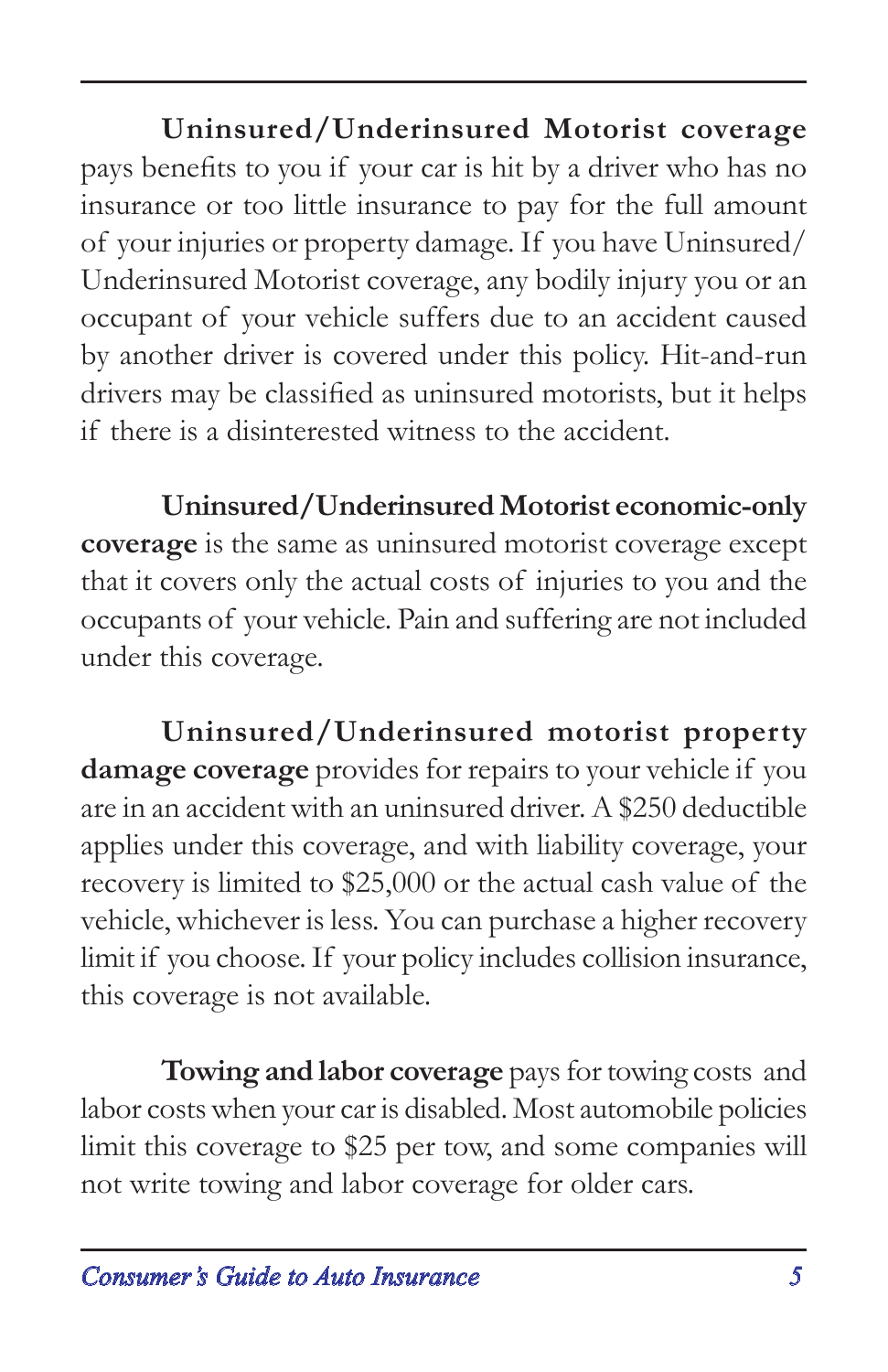**Comprehensive coverage** pays for specified damages to your automobile, such as those resulting from falling objects, flood, fire, explosion, vandalism, theft or additional named causes other than collision, subject to any exclusions or limitations specified by your policy.

**Collision coverage** pays for damage to your car that results from an accident. You can collect under your own collision coverage, whether or not you were at fault. Collision coverage is always sold with a deductible.

Many people drop their **collision** and **comprehensive coverage** when their cars are about five years old, because they may be worth only a few thousand dollars. If you borrow money to buy your car, the bank or other lender may require you to carry comprehensive and collision insurance until the vehicle is paid for.

If you drive for a Transportation Network Company (TNC) like Uber or Lyft, you may want your own insurance coverage on top of what the TNC may offer. Most personal auto policies exclude coverage while you are carrying a passenger for hire.

TNC coverage can cover a variety of scenarios from the time while the TNC app is on, but no match has been made to coverage while a driver is en route or transporting paying passengers. There are insurers who offer to endorse coverage onto your policy—usually for an additional premium—related to how much TNC driving you do. Talk to your agent before you sign on as a TNC driver.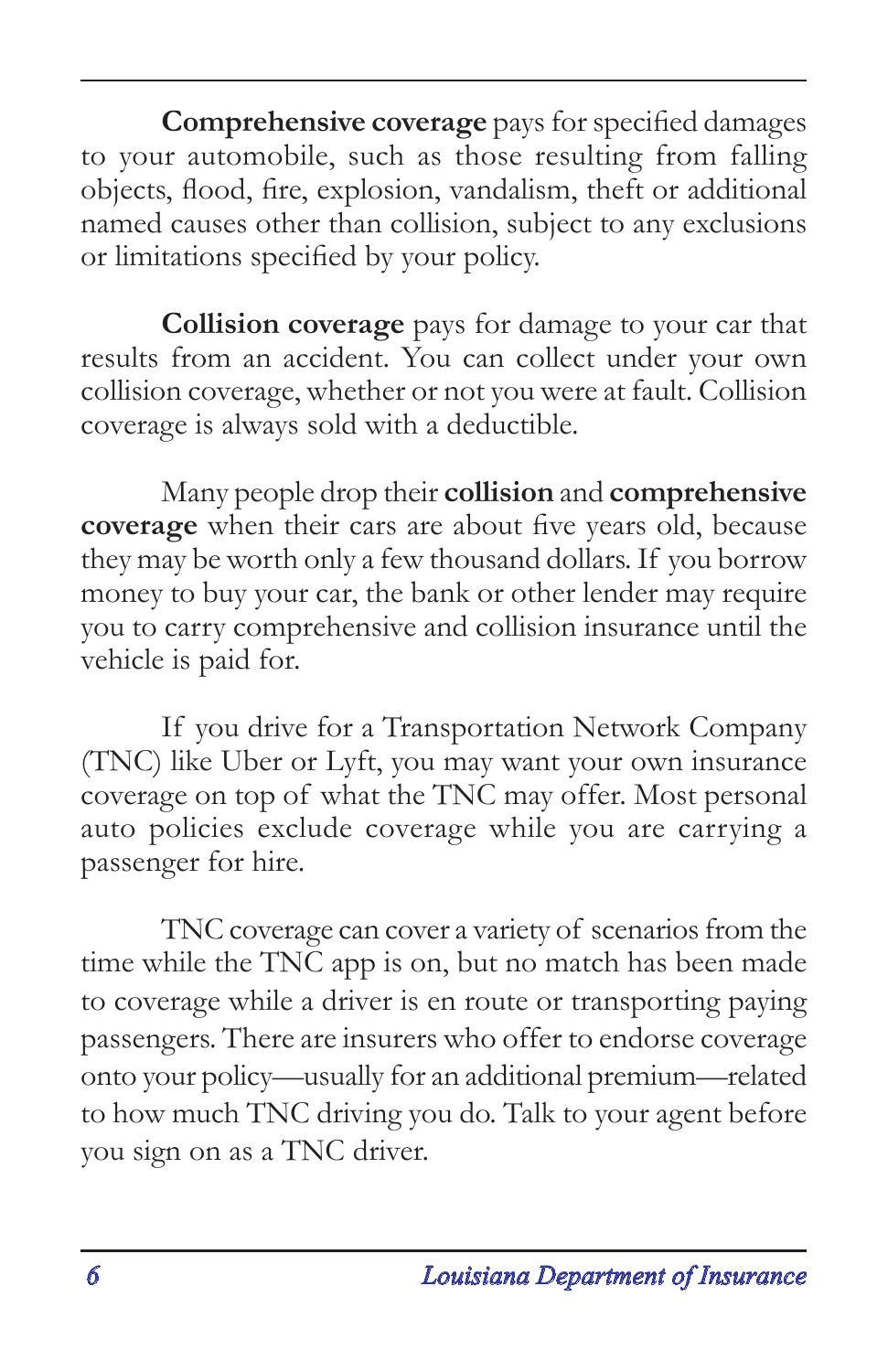### **What if I don't have proper coverage?**

Louisiana law requires that all registered owners of an automobile carry liability insurance. You may be subject to fines of \$500 to \$1,000 for knowingly operating a vehicle without insurance, being involved in an accident without insurance and committing fraud by falsely claiming to have insurance. There are also penalties for lack of proof of insurance or for letting your insurance lapse.

Drivers without liability insurance may also have their driving privileges suspended by having their vehicle impounded, their registrations revoked or their license plates cancelled. If you are involved in an accident without liability insurance you may have your driver's license suspended and registrations revoked for 180 days. Also, if you are caught falsely claiming to have insurance you may have your license revoked for 12 to 18 months.

The law known as **"No Pay, No Play"** prohibits uninsured motorists from collecting the first \$25,000 in property damages and the first \$15,000 in personal injuries regardless of who causes the accident.



This law also includes a provision that may allow you to waive your right to make a legal claim for pain and suffering if you buy economic-only uninsured motorist coverage.

*Consumer's Guide to Auto Insurance 7*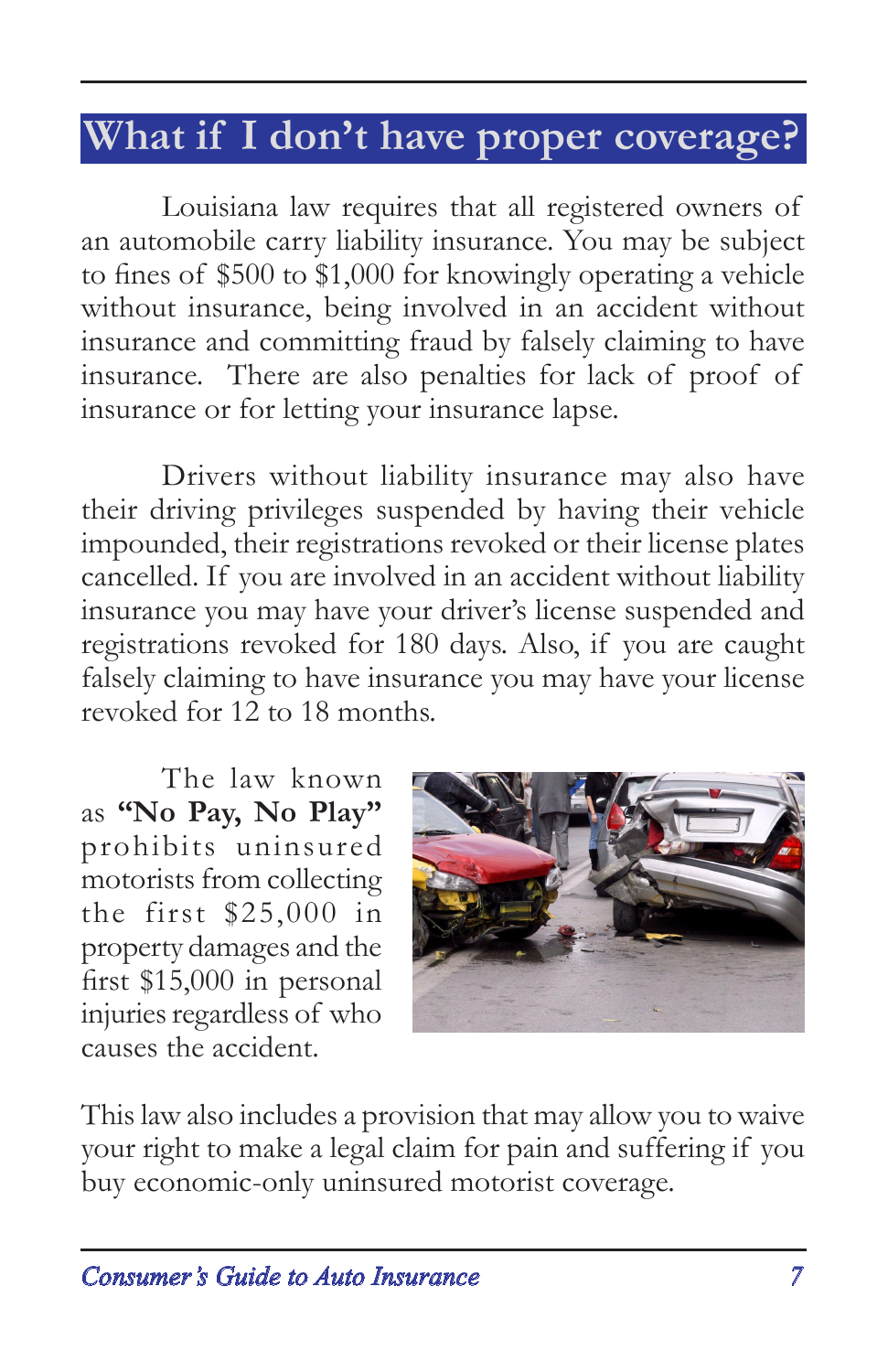## **Does my coverage fit my needs?**

Don't hesitate to ask questions about what your policy covers. Start by asking your producer what "full coverage" means, and take it from there.

If your car is older and paid for, you may consider whether or not to carry collision and maybe even comprehensive coverage. Look at the cost of your annual premium compared to your car's "Blue Book" value, minus your deductible. ٠

If you belong to an automobile club, you may already have towing and labor coverage. Check to be sure. ٠

You may not need medical payments coverage for yourself if you have health insurance. However, medical coverage will also pay for injuries to your passengers.

## **What factors affect my premium?**

**Your age.** Generally, single male drivers under 25 and female drivers under 21 have much higher insurance costs than other drivers.

**Where you live.** Urban areas have a higher incidence of accidents and auto thefts than rural areas, so urban rates tend to be higher.

**Type of car.** Luxury, sports and high-performance cars have the highest comprehensive and collision rates.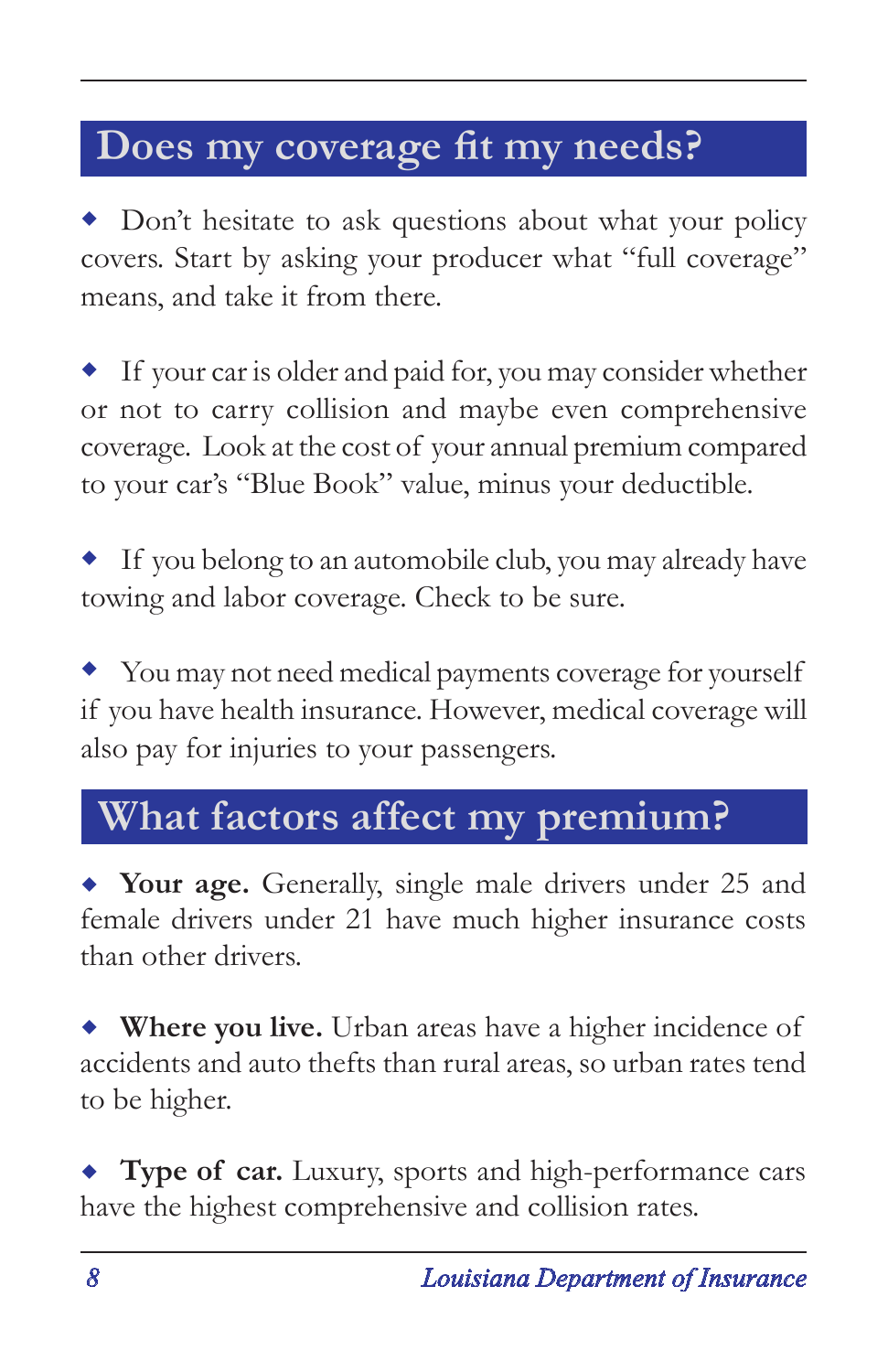**Your deductibles.** A deductible is your share of the cost of comprehensive or collision coverage. If you opt for a high deductible, your premiums will be lower. For example, buying collision coverage with a \$500 deductible will cost less than the same coverage with a \$250 deductible.

**Your driving record.** If you have a good driving record, some companies offer a discount. Tickets and at-fault accidents can mean higher premiums.

## **What kinds of discounts can I get?**

- You are often eligible for a discount under a "multi-car" plan if you insure two or more cars with the same insurance company.
- You may get an auto insurance discount if you have life or homeowners insurance with the same company.

Most Louisiana insurance companies will give discounts to full-time students with a B average or higher. Check with your agent to see if you qualify for any discounts, such as a senior citizen discount.

Some companies may reduce your liability and collision premiums if you take a defensive driving course. Teenagers who have taken driver education may get a similar discount.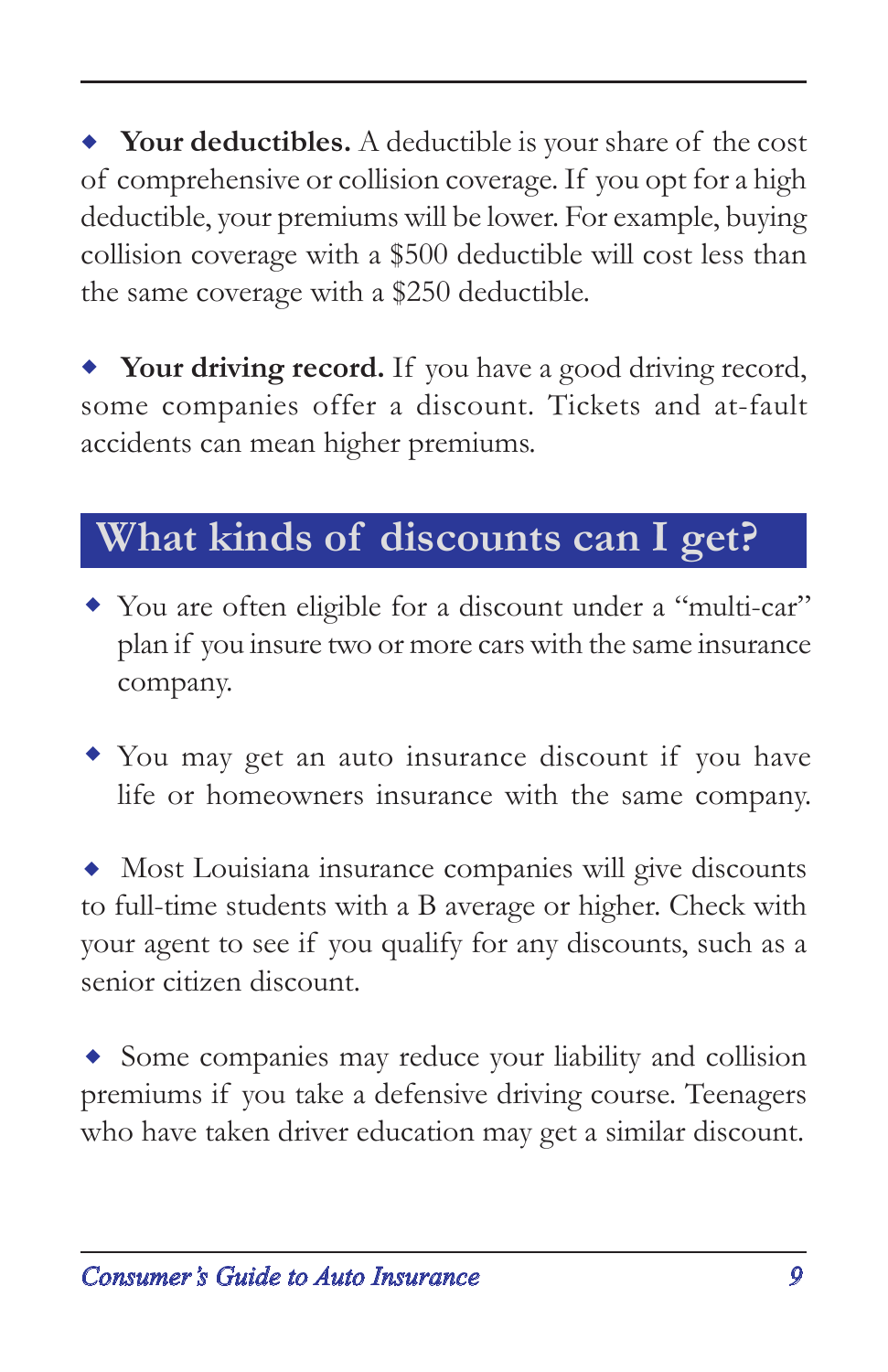You may be entitled to a discount if you have extra safety features on your vehicle. Examples are anti-lock brakes, antitheft devices and air bags.

## **What if I am involved in an accident?**

Call the police immediately.

Make sure you get the other driver's name, address, telephone number, license plate number, driver's license number and insurance information. Give the other driver the same information about you.

Notify your insurance agent or company.

Be sure to obtain a copy of the police report for your records, whether or not you are at fault.

## **Cancellation and Nonrenewal**

When you purchase a new auto insurance policy, the insurance company may cancel it within 60 days, which is the period of time when the insurer conducts its underwriting review. A new or renewed policy can always be cancelled for nonpayment of premium, but the company must give a 10-day notice. Other actions that occur during the policy term, such as a traffic violation or an at-fault accident, may be cause for the insurer to either non-renew the policy or renew the policy with an increase in premium.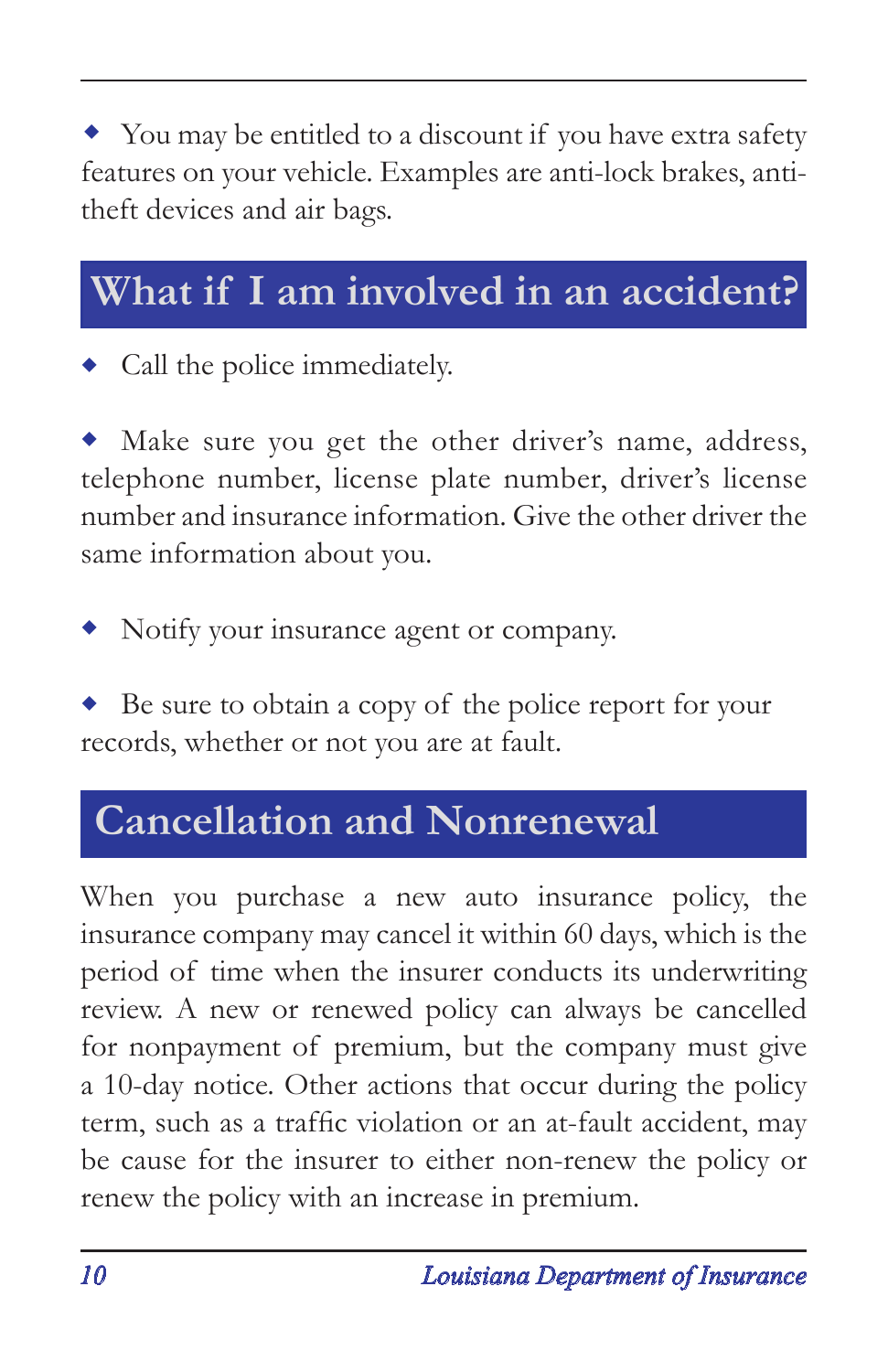A company cannot cancel your auto insurance policy if it has been in effect for more than 60 days or is a renewal unless:

- You fail to pay your premium.
- You file a fraudulent claim.

 You or a member of your household has a driver's license or motor vehicle registration suspended during the policy period.

After the 60-day period, if a company cancels your policy because you fail to pay a premium, it must give you a 10 day notice in writing. For any other reason, you must be given a 30-day written notice. If your insurance company decides not to renew your policy, it must provide you with notice 20 days prior to the policy's ending date. Your company is required to give you the reason for cancellation or nonrenewal if you request it in writing.

Within 30 days of cancellation, the company must refund all unused premiums that did not pay for coverage.

#### **How to contact the Louisiana Department of Insurance**

Toll Free, statewide: 1-800-259-5300 E-mail: Baton Rouge: (225)342-0895 public@ldi.state.la.us

Location: The Poydras Building 1702 N. 3rd Street Web site: Mailing Address: P.O. Box 94214 www.ldi.state.la.us Baton Rouge, LA 70804-9214

*Consumer's Guide to Auto Insurance 11*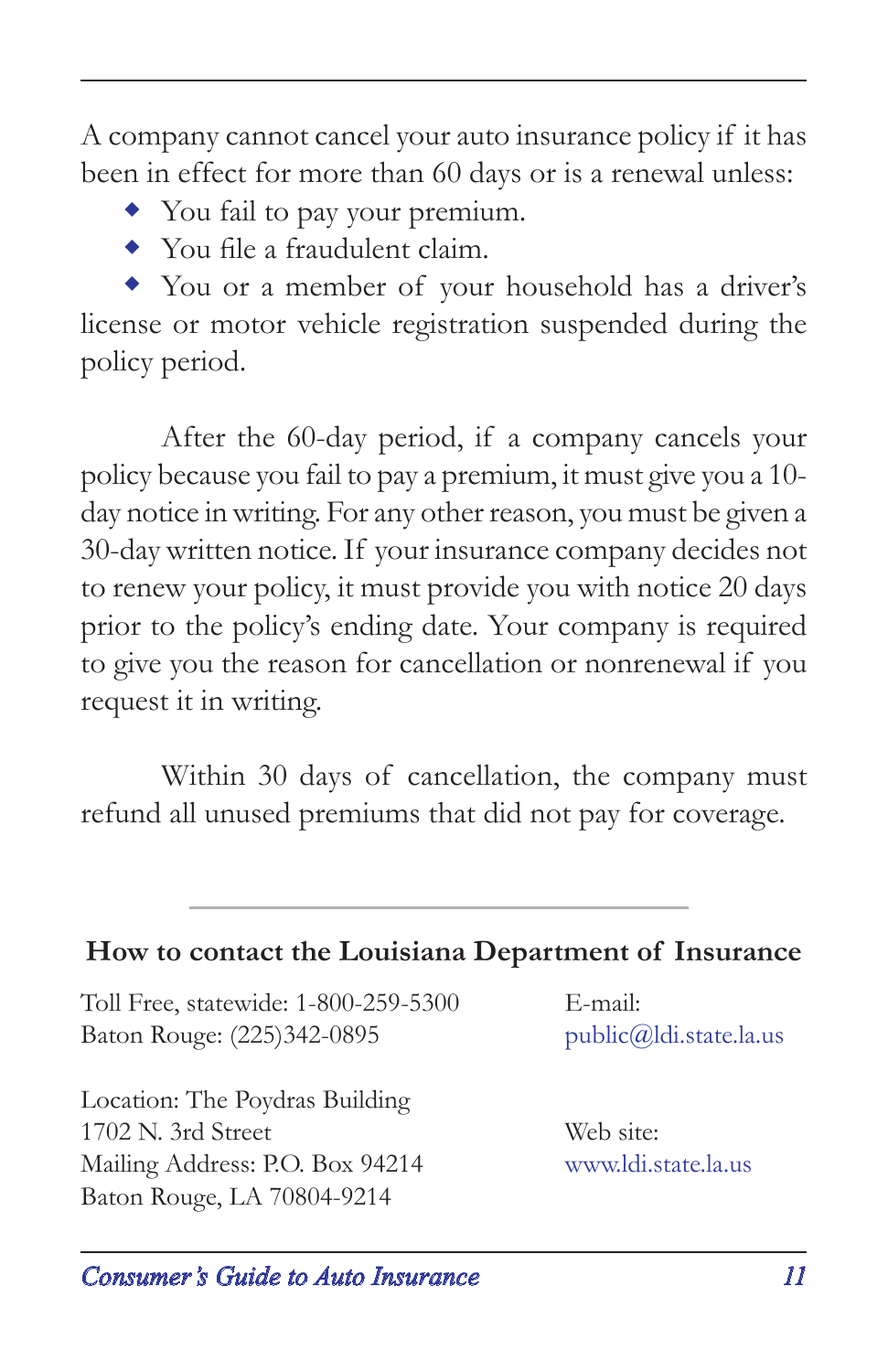#### **SHOPPING FOR AUTO INSURANCE:**

#### AUTOMOBILE WORKSHEET

Use this worksheet for a place to record information a producer or company will need to give you an accurate premium quote.

#### **1. VEHICLES TO BE INSURED:**

|           |            |      | <u>velhele</u>        |               |
|-----------|------------|------|-----------------------|---------------|
|           | Make/Model | Year | <b>Identification</b> | Miles to Work |
|           |            |      | Number                |               |
| Auto $#1$ |            |      |                       |               |
| Auto $#2$ |            |      |                       |               |
| Auto $#3$ |            |      |                       |               |
|           |            |      |                       |               |

 $V_{\alpha}$ kiele

**2. PRINCIPAL OWNER AND OPERATOR OF VEHICLES:**

#### **3. DRIVERS TO BE INSURED ON THE POLICY:**

| Name | License # | Age | Sex | Marital Status |
|------|-----------|-----|-----|----------------|
|      |           |     |     |                |
|      |           |     |     |                |
|      |           |     |     |                |

#### **4. ACCIDENTS OR MOVING VIOLATIONS OF EACH DRIVER DURING THE PAST THREE YEARS:**

#### **5. CHECK DISCOUNTS YOU MAY BE ABLE TO GET:**

- $\bullet$  Defensive driving
- $\leftrightarrow$  Anti-theft devices
- Defensive driving  $\bullet$  Driver education
- Anti-theft devices  $\longrightarrow$  High GPA for students

*12 Louisiana Department of Insurance*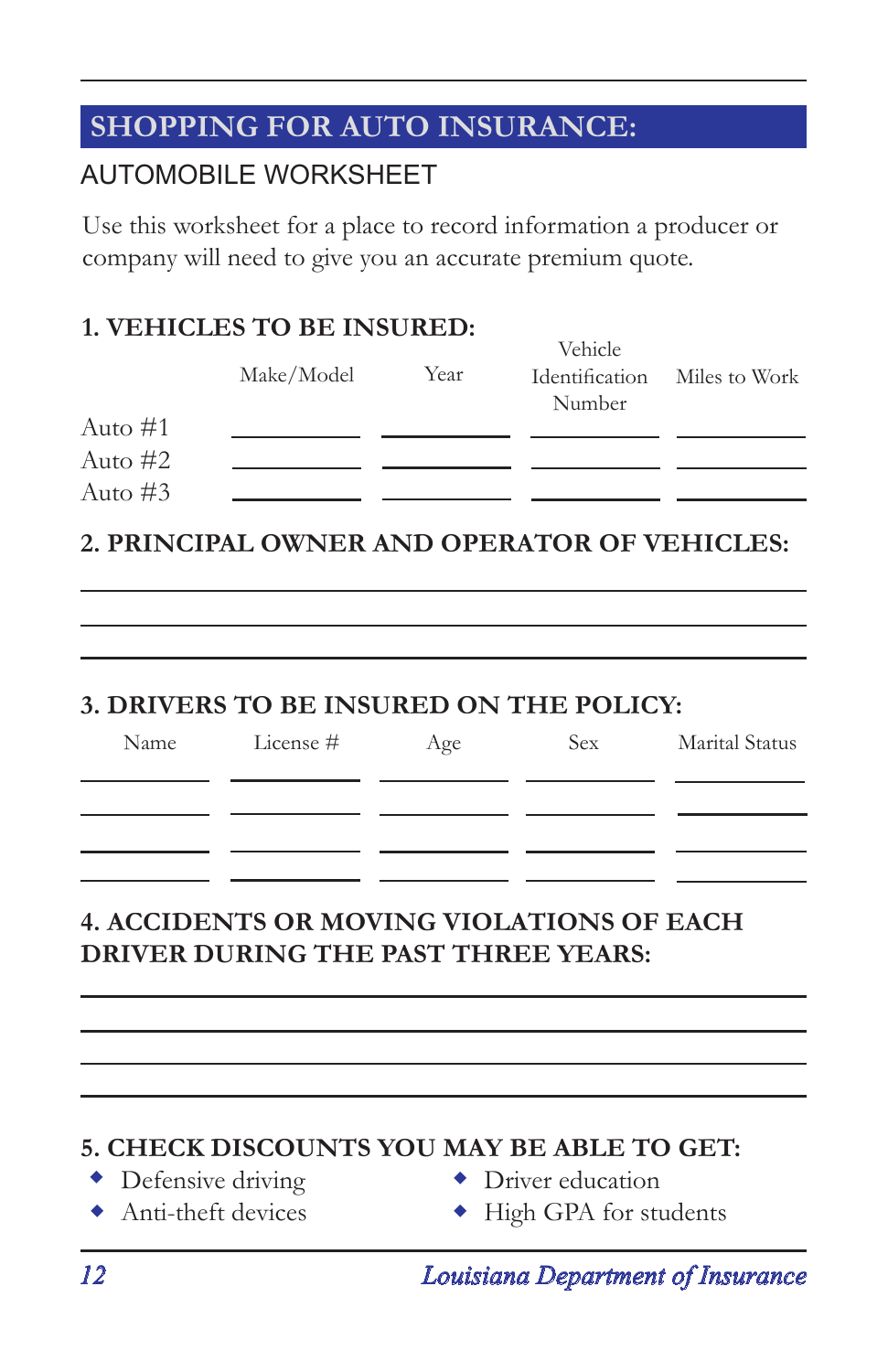#### **SHOPPING FOR AUTO INSURANCE:**

#### COMPARISON CHART

Use this chart to record coverages you want and the prices quoted by each company you contact.

**ANNUAL PREMIUMS**

|                                                                                                                |                                                                                                                                                                                                                                                                                                                     | THAT CITY I REINICINIO        |               |
|----------------------------------------------------------------------------------------------------------------|---------------------------------------------------------------------------------------------------------------------------------------------------------------------------------------------------------------------------------------------------------------------------------------------------------------------|-------------------------------|---------------|
|                                                                                                                |                                                                                                                                                                                                                                                                                                                     | Company 1 Company 2 Company 3 |               |
| <b>COVERAGE:</b>                                                                                               |                                                                                                                                                                                                                                                                                                                     |                               |               |
| <b>LIABILITY</b>                                                                                               |                                                                                                                                                                                                                                                                                                                     |                               |               |
| Bodily Injury                                                                                                  |                                                                                                                                                                                                                                                                                                                     |                               |               |
| $\frac{1}{2}$ per person                                                                                       |                                                                                                                                                                                                                                                                                                                     |                               |               |
|                                                                                                                |                                                                                                                                                                                                                                                                                                                     |                               |               |
|                                                                                                                |                                                                                                                                                                                                                                                                                                                     |                               |               |
| Property Damage                                                                                                |                                                                                                                                                                                                                                                                                                                     |                               |               |
| \$_____per accident                                                                                            |                                                                                                                                                                                                                                                                                                                     |                               |               |
|                                                                                                                |                                                                                                                                                                                                                                                                                                                     |                               |               |
| <b>COLLISION</b>                                                                                               |                                                                                                                                                                                                                                                                                                                     |                               |               |
| $\frac{1}{2}$ Deductible: $\frac{1}{2}$ $\frac{1}{2}$ $\frac{1}{2}$                                            |                                                                                                                                                                                                                                                                                                                     |                               | $\frac{1}{2}$ |
|                                                                                                                |                                                                                                                                                                                                                                                                                                                     |                               |               |
|                                                                                                                |                                                                                                                                                                                                                                                                                                                     |                               |               |
| <u>COMPREHENSIVE<br/>\$</u> Deductible: \$ \$ \$ \$ \$ \$                                                      |                                                                                                                                                                                                                                                                                                                     |                               |               |
|                                                                                                                |                                                                                                                                                                                                                                                                                                                     |                               |               |
| UNINSURED/UNDERINSURED MOTORIST                                                                                |                                                                                                                                                                                                                                                                                                                     |                               |               |
| <b>Bodily Injury</b>                                                                                           |                                                                                                                                                                                                                                                                                                                     |                               |               |
|                                                                                                                |                                                                                                                                                                                                                                                                                                                     |                               |               |
|                                                                                                                |                                                                                                                                                                                                                                                                                                                     |                               |               |
| Property Damage                                                                                                |                                                                                                                                                                                                                                                                                                                     |                               |               |
| $\frac{\text{?}}{\text{?}}$ per accident $\frac{\text{?}}{\text{?}}$ $\frac{\text{?}}{\text{?}}$               |                                                                                                                                                                                                                                                                                                                     |                               |               |
|                                                                                                                |                                                                                                                                                                                                                                                                                                                     |                               |               |
| OTHER COVERAGES: Network and the state of the state of the state of the state of the state of the state of the |                                                                                                                                                                                                                                                                                                                     |                               |               |
|                                                                                                                | $\frac{1}{2}$ $\frac{1}{2}$ $\frac{1}{2}$ $\frac{1}{2}$ $\frac{1}{2}$ $\frac{1}{2}$ $\frac{1}{2}$ $\frac{1}{2}$ $\frac{1}{2}$ $\frac{1}{2}$ $\frac{1}{2}$ $\frac{1}{2}$ $\frac{1}{2}$ $\frac{1}{2}$ $\frac{1}{2}$ $\frac{1}{2}$ $\frac{1}{2}$ $\frac{1}{2}$ $\frac{1}{2}$ $\frac{1}{2}$ $\frac{1}{2}$ $\frac{1}{2}$ |                               |               |
|                                                                                                                |                                                                                                                                                                                                                                                                                                                     |                               |               |
|                                                                                                                | $\frac{1}{2}$ $\frac{1}{2}$ $\frac{1}{2}$ $\frac{1}{2}$ $\frac{1}{2}$ $\frac{1}{2}$ $\frac{1}{2}$ $\frac{1}{2}$ $\frac{1}{2}$ $\frac{1}{2}$ $\frac{1}{2}$ $\frac{1}{2}$ $\frac{1}{2}$ $\frac{1}{2}$ $\frac{1}{2}$ $\frac{1}{2}$ $\frac{1}{2}$ $\frac{1}{2}$ $\frac{1}{2}$ $\frac{1}{2}$ $\frac{1}{2}$ $\frac{1}{2}$ |                               |               |
|                                                                                                                |                                                                                                                                                                                                                                                                                                                     |                               |               |
|                                                                                                                |                                                                                                                                                                                                                                                                                                                     |                               |               |
| <b>TOTAL ALL</b>                                                                                               |                                                                                                                                                                                                                                                                                                                     |                               |               |
| <b>COVERAGES:</b>                                                                                              | $\frac{1}{2}$ $\frac{1}{2}$ $\frac{1}{2}$ $\frac{1}{2}$ $\frac{1}{2}$ $\frac{1}{2}$ $\frac{1}{2}$ $\frac{1}{2}$ $\frac{1}{2}$ $\frac{1}{2}$ $\frac{1}{2}$ $\frac{1}{2}$ $\frac{1}{2}$ $\frac{1}{2}$ $\frac{1}{2}$ $\frac{1}{2}$ $\frac{1}{2}$ $\frac{1}{2}$ $\frac{1}{2}$ $\frac{1}{2}$ $\frac{1}{2}$ $\frac{1}{2}$ |                               | $\frac{1}{2}$ |

*Consumer's Guide to Auto Insurance 13*